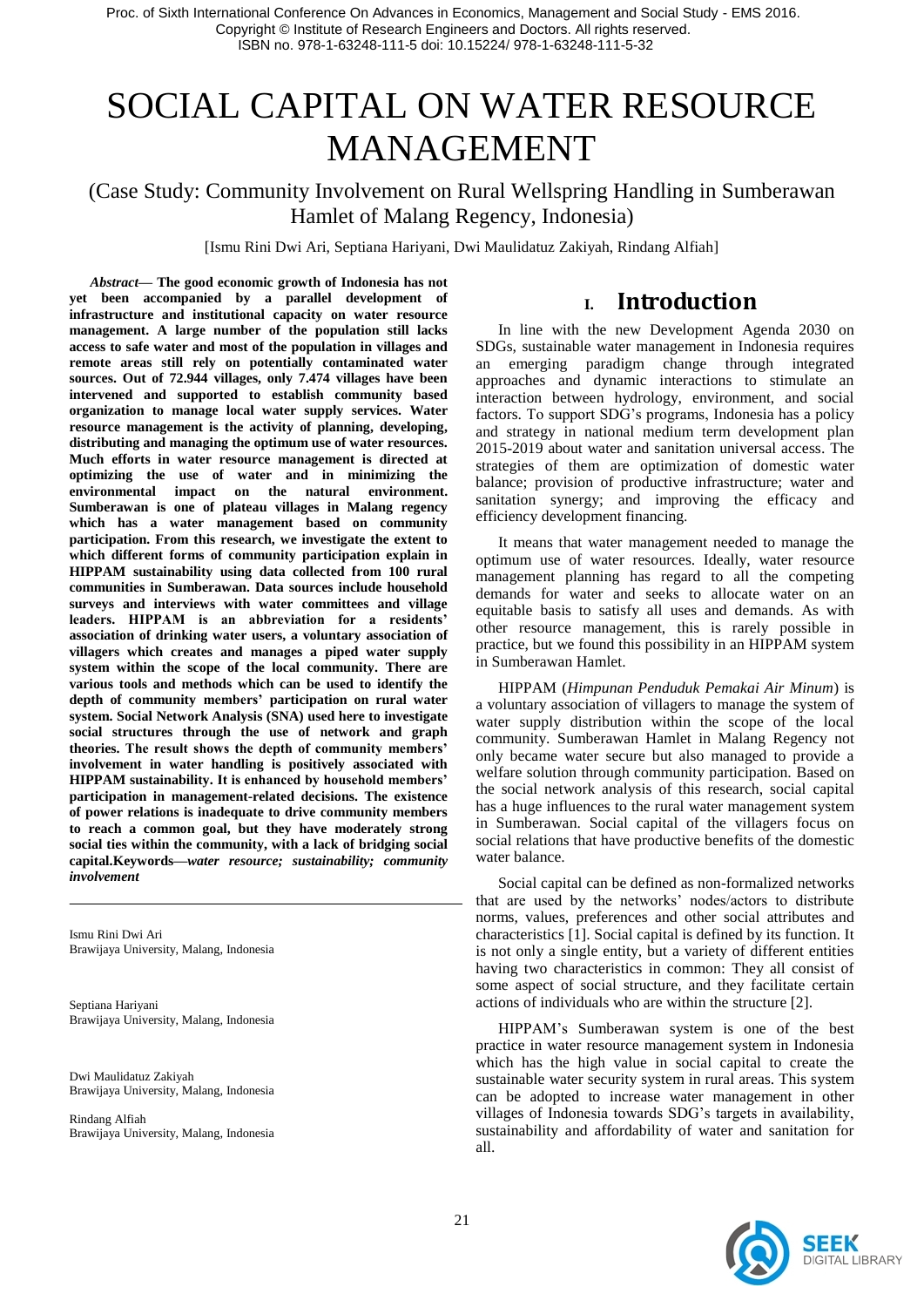# **II. Study Area**

Malang is a one of regencies in East Java. It had a population of 2,544.315 at the 2015 Census, excluding the areas and populations of the two autonomous cities of Malang and Batu which geographically lie within the regency but are administratively independent of it. Malang Regency is the second largest regency in East Java after Banyuwangi Regency. It has a total area of 3,534.86 km² and a population of 2,544.315 inhabitants (2015 Census). This regency is also known as a region rich in potential including from agriculture, plantation and medical plants and is also known for tourism.



**Figure 1 Administrative of Malang Regency, 2015**

Sumberawan is one of hamlets in Malang Regency which is nearby to three mountains, (Gunung Kembar, Gunung Budukusu and Gunung Jugrug). Sumberawan is located in Latitude  $7^{\circ}48'52.2"$  (7.8145 $^{\circ}$ ) south; Longitude  $112°37'32.9"$  (112.6258°) east with the average elevation are 1.160 meters (3.806 feet).

### **III. DATA SETS**

Survey research is a commonly used method of collecting information about a population of interest. In this research, we used questionnaires and interviews method to collect information from individual (residents of Sumberawan Hamlet) about their opinion of HIPPAM's performance in controlling the Sumberawan wellspring system.

# **IV. RESULT AND DISCUSSION**

### *A. Water Supply System Development in Sumberawan Hamlet*

Water pipeline of Sumberawan Hamlet was developed by KOSTRAD (Army Strategic Reserve Command) in 1961 to utilize Sumberawan wellspring for supplying their water requirement in Ardimulyo village. Second, in the period of 1962-1963, BLKI (Industrial Education Training Center) Singosari developed another water pipeline there to supply their building in Ardimulyo village. Third, gradually from

1962 to the 1980s other water pipelines were constructed by two divisions of Indonesian Army and Indonesian Air Force in Singosari district.



Between 1991 and 1992, a group of ABRI conducted their social responsibility program on water management. One of their activities was constructing a water transmission pipeline network from Sumberawan wellspring to Ngujung hamlet, whereby the pipeline network followed the earlier pipeline of PDAM (local government-owned water utilities). Pipeline from the wellspring was developed along the river in the southwest of Sumbrawan hamlet and transmitted water to a main reservoir in Ngujung hamlet. Then, this public hydrant motivated residents in Ngujung hamlet to develop piped clean water connections to houses and to establish their first and only HIPPAM group in the hamlet.



**Figure 3 Dam of Sumberawan Wellspring**

Around 1994, villagers of Sumberawan hamlet started to construct their own piped clean water supply system with connections to houses, as well as to develop some public hydrants. They interested in getting a good access of water supply too likes their neighbor in Ngujung Hamlet. The residents of Sumberawan tried to organize and control the water distribution system by their selves. Then, over the time, as the number of users increased, in 1996 the community leaders initiated a grouping of the users into 4 HIPPAM groups, namely Gotong Royong I-IV. Around 1996, there were also initiated the establishment of another HIPPAM group called HIPPAM Sumber Banyon. The growth of the community-managed water supply system in Sumberawan hamlet seems to be an effect of the flow of information among residents, driven by the leader of the hamlet, enabling members to achieve their common goal of having piped access to water.

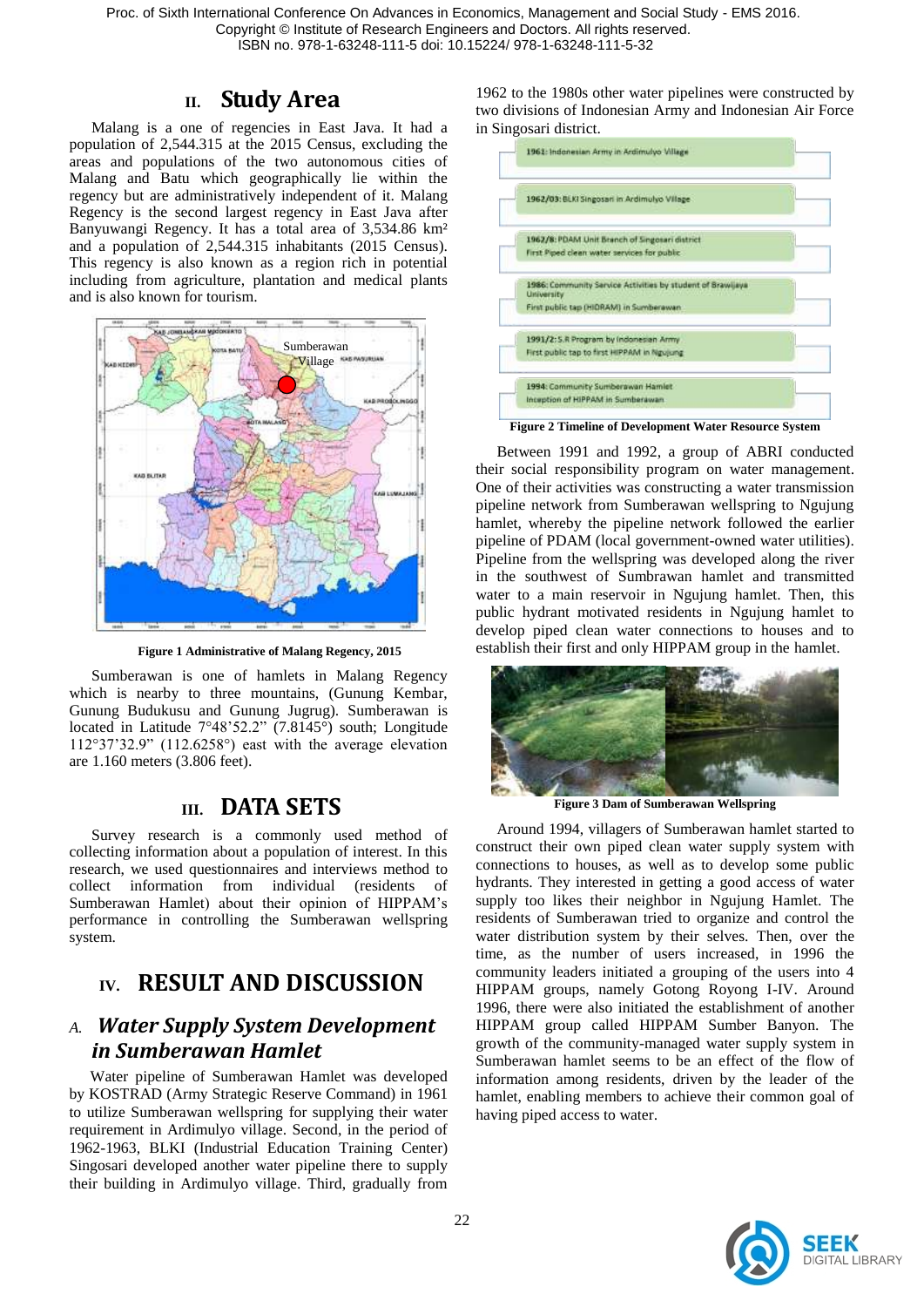

**Figure 4 Reservoir and Pipeline Network of Sumberawan Wellspring**

The development of rural water system in Sumberawan hamlet explain the important of public participation with the good cooperation between villagers and also because of the good leadership of them.

### *B. Social Network Analysis*

Study about Third World migrants from rural areas to cities in early 1970s, inception notion of social network using network concepts began. The migrants would become rootless members of urban mass society because they were no longer members of solidary village communities (Kornhauser, 1968) [3]. Network analysis study about deep structure social system which is often complex. Network analyst try to describe these pattern and use their descriptions to learn how network structures shows about social behavior and social change in the network. All ties are studied by network analyst, not just the residual node that crossed group and category boundaries.

Social network is defined by the relationship between units or nodes in the network. By assuming a social network represents communication, centrality classified into three classes which is degree, closeness and betweenness by Freeman (1978) [4]. Wasserman and Faust (1994) [5] defined a social network as a sets of node connected by a link between each nodes. There are four parts of social network analysis namely:

- 1. Action by the actors in network system
- 2. relational between ties shown in linkage
- 3. Individuals view in the network structure that shows by Network models
- 4. Relations between actors/node shown by network models

#### The steps and results of SNA are:

#### *1)* **Affiliation Network**

In this study, the units in a network are actors that affiliated in fulfilling the needs of clean water in the Sumberawan hamlet. Relationships between actors can be seen from the participation of the institutions in Sumberawan Hamlet. Slovin formula used to calculate number of respondents in this study that produces 100 households drawn randomly in Sumberawan Hamlet. Table 1 illustrates an example of respondents' membership in community groups in a shape of incidence matrix. In this data, we put "1" for respondents who join in community group and  $"0"$  for respondent who not join to community group.

TABLE 1. AFFILIATION NETWORK OF RESPONDENT BY COMMUNITY GROUPS MATRIX

| <b>RESPONDENT</b> | <b>PKK</b> | <b>Religious</b> | <b>HIPPAM</b> | Local<br>Group | <b>Other</b> |
|-------------------|------------|------------------|---------------|----------------|--------------|
| Ahmad Sayuti      |            |                  |               |                |              |
| Sumiati           |            |                  |               |                |              |
| Wariyatin         |            |                  |               |                |              |
| Alfiah            |            |                  |               |                |              |

| <b>RESPONDENT</b> | <b>PKK</b> | <b>Religious</b> | <b>HIPPAM</b> | Local<br>Group | <b>Other</b> |
|-------------------|------------|------------------|---------------|----------------|--------------|
| Hj. Siti          |            |                  |               |                |              |
| Siti Alfiah       |            |                  |               |                |              |
| Kasiati           |            |                  |               |                |              |
| Dito Harmadi      |            |                  |               |                |              |
| Sunarni           |            |                  |               |                |              |
| Sugiyarti         |            |                  |               |                |              |
| Widyanti          |            |                  |               |                |              |
| Suprapto          |            |                  |               |                |              |
| Solikhah          |            |                  |               |                |              |
| Tasrih            |            |                  |               |                |              |

From that matrix, we can continue to see ties between members in community groups in Table 2 which illustrates the relation between respondent due to their participation in one similar community group in a share of adjacency matrix. In this table, we can see that there are a relation in each actor. The diagonal cell are set to zero due to ties a respondent to him/herself.

|                                          | TABLE 2. RELATION EACH ACTOR MATRIX |  |  |  |  |
|------------------------------------------|-------------------------------------|--|--|--|--|
| ECDOMDENT   AC C UV   A CC   CA   K   DH |                                     |  |  |  |  |

| <b>RESPONDENT</b>       | AS       | S        | W        | А        | SS       | <b>SA</b> | K | DH | S        | S |
|-------------------------|----------|----------|----------|----------|----------|-----------|---|----|----------|---|
| <b>Ahmad Sayuti</b>     | $\theta$ |          |          |          |          |           |   |    |          |   |
| <b>Sumiati</b>          |          | $\theta$ |          |          |          |           |   |    |          |   |
| Wariyatin               |          |          | $\theta$ | 1        |          |           |   |    |          |   |
| Alfiah                  |          |          |          | $\theta$ |          |           |   |    |          |   |
| Hj. Siti $\overline{S}$ |          |          |          |          | $\Omega$ |           |   |    |          |   |
| Siti Alfiah             |          |          |          |          |          | $\Omega$  |   |    |          |   |
| <b>Kasiati</b>          |          |          |          |          |          |           | 0 |    |          |   |
| Dito Harmadi            |          |          |          |          |          |           |   | 0  |          |   |
| <b>Sunarni</b>          |          |          |          |          |          |           |   |    | $\theta$ |   |
| Sugiyarti               |          |          |          |          |          |           |   |    |          |   |

#### *2)* **Centrality**

Centrality analysis is used to determine the strength and influence of the most responsible individual or node in Sumberawan Hamlet. Centrality gives an indication about the size of the actor who have a power in community refers to their interconnected in a network. In this study, measurement of centrality is indicated by three indices – degree centrality, closeness centrality, and betweenness centrality, referring to formula that is developed by Wasserman & Faust (2009). Thus, it will be easier to determine the power of community in Sumberawan Hamlet. For degree and betweenness centrality calculations, all respondent is used without considering isolated respondent. Meanwhile, to calculate closeness centrality, used respondents included in the network. That is, respondents who are isolated or do not follow at all institutions included in the calculation.

TABLE 3. CENTRALITY OF RESPONDENT IN SUMBERAWAN

|                     | <b>HAMLET</b>               |                  |         |  |  |  |
|---------------------|-----------------------------|------------------|---------|--|--|--|
|                     | Member of HIPPAM, $g = 100$ |                  |         |  |  |  |
| Centrality          | $C_{D}$                     | $\mathrm{C_{C}}$ | $C_{B}$ |  |  |  |
| Mean                | 0,91                        | 0,92             | 0,088   |  |  |  |
| Min                 | 0.63                        | 0,73             |         |  |  |  |
| Max                 |                             |                  | 0.16    |  |  |  |
| <b>Std Dev</b>      | 0,11                        | 0.08             | 0.08    |  |  |  |
| Variance            | 1,33                        | 0.76             | 0,007   |  |  |  |
| Level of Centrality |                             |                  |         |  |  |  |
| $0 - 0.333$         |                             |                  | 100     |  |  |  |
| $0,334 - 0.666$     | 12                          | 0                |         |  |  |  |
| $0.667 - 1$         | 88                          | 100              |         |  |  |  |

By the calculation, shown the value of degree centrality, closeness centrality and betweenness centrality, we can see that all of respondents in Sumberawan Hamlet are interconnected without any isolated respondent. The high value of closeness followed by a very small value of

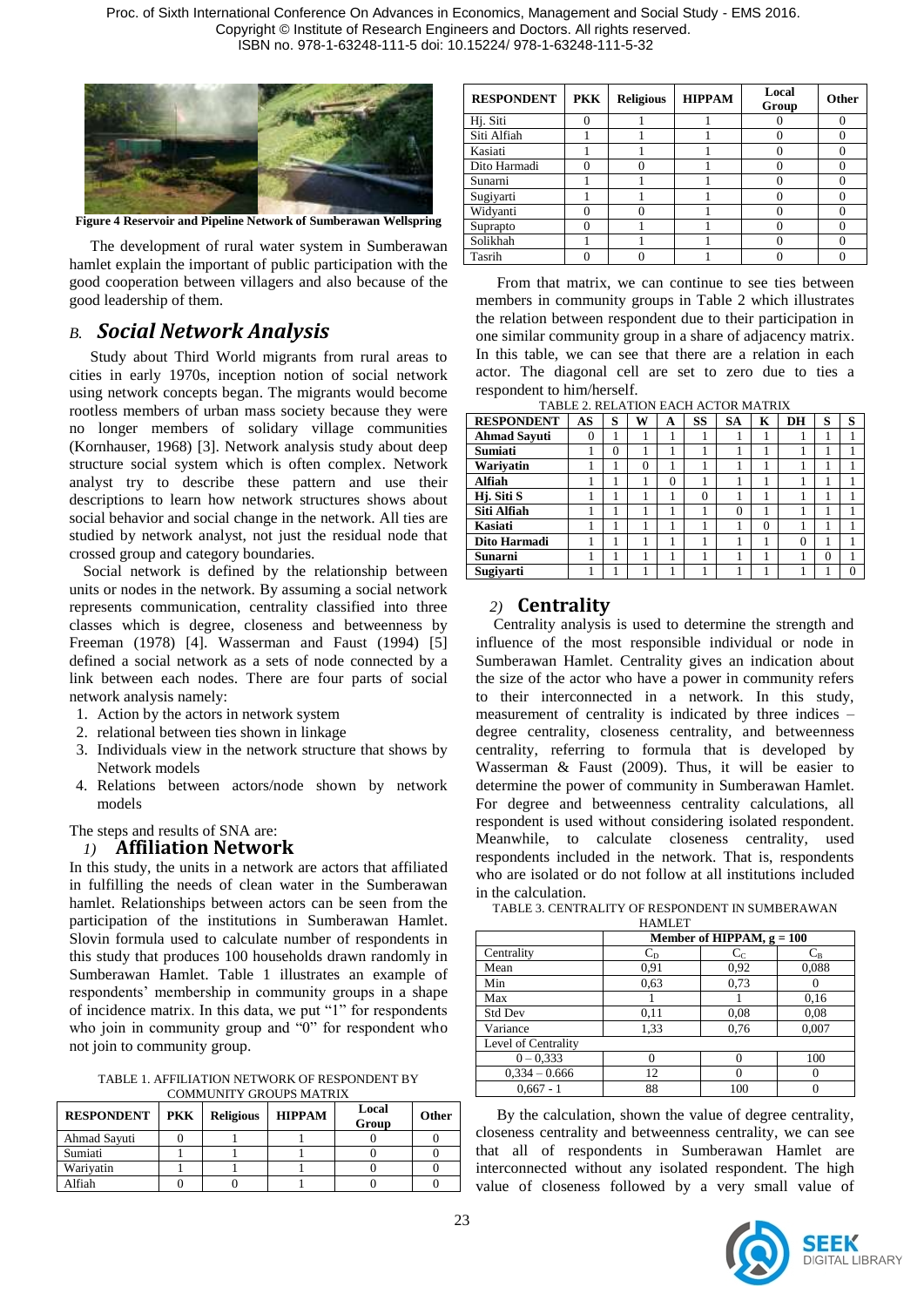betweenness. It indicates that there is no respondents dominate as the main actor with the highest value in the calculation of centrality. All respondents have the same role in the development of HIPPAM community.



Figure 1 Degree Centrality netdraw of respondent in Sumberawan Hamlet



Figure 2 Closeness Centrality netdraw of respondent in Sumberawan Hamlet



Figure 2 Betweenness Centrality netdraw of respondent in Sumberawan Hamlet

#### *3)* **Density**

Density analysis is used to scrutinize the large of density in a network. Density shows how each node connected and how large their connections. The density ranges between 0- 1 with the following formula

$$
\Delta(N) = \frac{\sum_{i=1}^{g} \sum_{j=1}^{g} x_{ij}^{N}}{g(-1)} = \frac{2L}{g(g-1)}; i \neq j
$$
\n(1)

 $\Delta(N)$  = The density / density relationship

 $g = node / response$  respondents with an affiliate network with other respondents

 $(g-1)$  = Node / respondents isolated

 $x_{ij}^N$  = Primary matrix of respondents i to j

 $L =$  the number of lines connecting the respondents

The Calculation of density analysis in Sumberawan hamlet shows a result as 0.914. The value is close to 1 means that all of respondent in Sumberawan hamlet is connected each other with good participation not only in HIPPAM community, but also in other community around them.

### *4)* **Rate of Participation Analysis**

The level of participation seen from people who joint community group in Sumberawan Hamlet. The level of public participation is calculated using formula (2):

$$
\overline{a}_{i+} = \frac{\sum_{i=1}^{n} \sum_{j=1}^{n} a_{ij}}{g} = \frac{a_{++}}{g} = \frac{\sum_{i=1}^{n} x_{ij}^{*}}{g}
$$
(2)

 $g = code / responder$ 

 $n =$  number of institutional

 $x_{ij}^N$  primary matrix of respondents i to j

There can also be obtained from the calculation by total of Diagonal Matrix divided by Number of Respondents. Category level of participation be divided into three categories, such as:

| Category       | Level of participation |
|----------------|------------------------|
| $_{\text{OW}}$ | $0-1.66$               |
| Medium         | $1.67 - 3.33$          |
| High           | 3.34-5                 |

#### **Rate of Participation = Sum of Diagonal Matrix / Numb of Respondents = 173/100** *= 1,73≈2*

Table 4 shows that rate of public participation is on 1.73 or we can say 2 in a medium category. It means, each respondent joined 2 communities. The participation rate defines the average number of community membership in the existing institutions. There are four institutions in the Sumberawan hamlet. The calculation can be seen that the public follows two same institutions including HIPPAM. Therefore, the level of public participation classified as medium.

# **V. CONCLUSION**

Based on the result of social network analysis which is centrality, density and rate of participation, we may know that there are a good social capital in Sumberawan Hamlet. All people is connected by community which help them to increase their independence on rural water management. They are three types of social capital (Putnam, 2000) [6]: bonding, bridging and linking. In addition to the bonding social capital in the form of helping those close to them, in this case is bonding between members of HIPPAM community. All benefit of joining HIPPAM community obtained only by member. Different with bonding social capital, bridging and linking social capital exchanges information in which people provided and shared information with other community. In this study, there is only shows the bridging social capital which exchange information between HIPPAM to other community in same level. But, they not represented linking social capital yet. Because they can't exchange information to different level of community. There is no good link to the government that can help them to increase the quality of HIPPAM community.